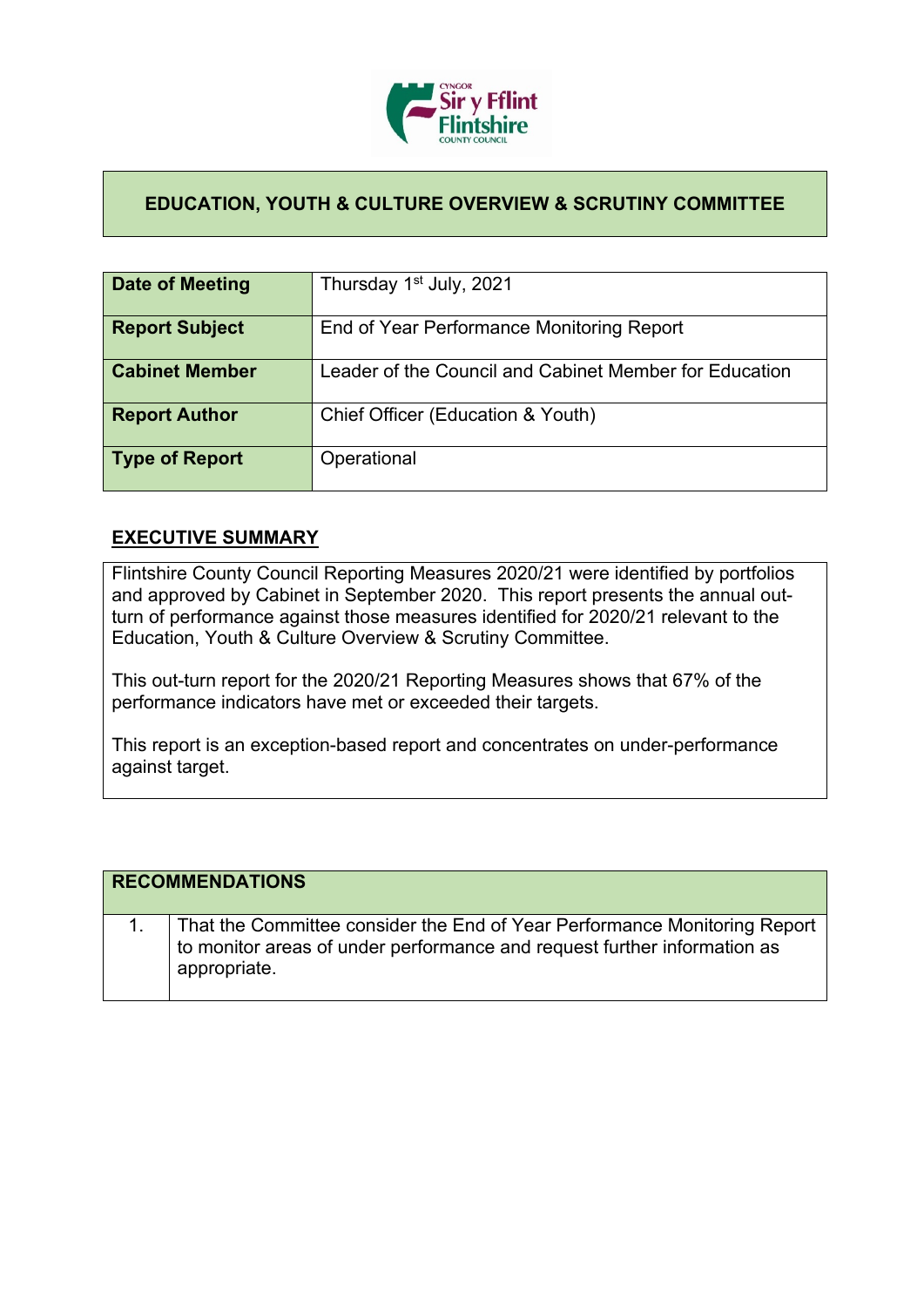## **REPORT DETAILS**

| 1.00 | <b>EXPLAINING THE PERFORMANCE AT YEAR END 2020/2021</b>                                                                                                                                                  |
|------|----------------------------------------------------------------------------------------------------------------------------------------------------------------------------------------------------------|
| 1.01 | The year-end performance monitoring reports provide explanation of the<br>progress being made toward the agreed measures set out in the Flintshire<br>County Council Reporting Measures 2020/21.         |
|      | These measures were approved by Cabinet after targets for 2020/21 were re-<br>assessed for forecasted performance due to the disruptions caused during<br>the response phase of the pandemic.            |
| 1.02 | This report is an exception-based report and concentrates on under-<br>performance against in-year targets.                                                                                              |
| 1.03 | <b>Monitoring our Performance</b>                                                                                                                                                                        |
|      | Analysis of performance against the performance indicators is undertaken<br>using the RAG status. This is defined as:                                                                                    |
|      | RED - under-performance against target.                                                                                                                                                                  |
|      | AMBER - where improvement may have been made but performance<br>has missed the target.                                                                                                                   |
|      | GREEN - positive performance against target.                                                                                                                                                             |
| 1.04 | Analysis of current levels of performance against target shows the following:                                                                                                                            |
|      | 41 (67%) have achieved a green RAG status                                                                                                                                                                |
|      | 12 (20%) have an amber RAG status                                                                                                                                                                        |
|      | 8 (13%) have a red RAG status                                                                                                                                                                            |
| 1.05 | There are no performance indicators (PIs) which show a red RAG status for<br>current performance against targets relevant to the Education, Youth &<br><b>Culture Overview &amp; Scrutiny Committee.</b> |

| 2.00 | <b>RESOURCE IMPLICATIONS</b>                                 |
|------|--------------------------------------------------------------|
| 2.01 | There are no specific resource implications for this report. |

| 3.00 | <b>IMPACT ASSESSMENT AND RISK MANAGEMENT</b>                |                                           |  |
|------|-------------------------------------------------------------|-------------------------------------------|--|
| 3.01 | Ways of Working (Sustainable Development) Principles Impact |                                           |  |
|      | Long-term                                                   | Throughout all of the Mid-Year Monitoring |  |
|      | Prevention                                                  | Report there are demonstrable actions and |  |
|      | Integration                                                 | activities which relate to all of the     |  |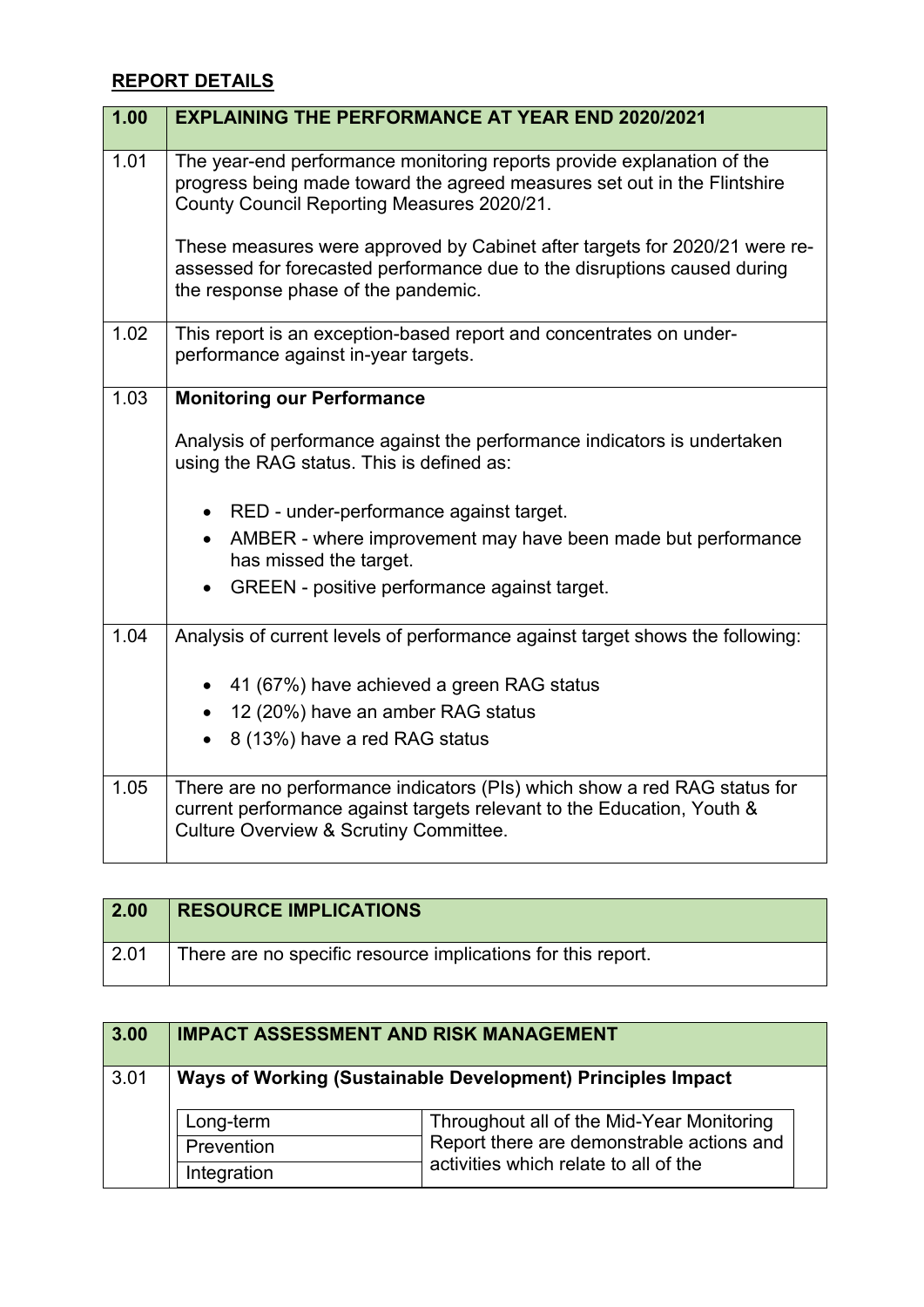| Involvement                    | Specific case studies will be included in<br>the Annual Performance Report for<br>2020/21. |
|--------------------------------|--------------------------------------------------------------------------------------------|
| <b>Well-being Goals Impact</b> |                                                                                            |
| <b>Prosperous Wales</b>        |                                                                                            |
| <b>Resilient Wales</b>         | Throughout the Mid-Year Monitoring                                                         |
| <b>Healthier Wales</b>         | Report there is evidence of alignment with                                                 |
| More equal Wales               | the Well-being Goals. Specific strategic                                                   |
| <b>Cohesive Wales</b>          | and policy reports include impact and risk                                                 |
| <b>Vibrant Wales</b>           | assessments.                                                                               |
|                                |                                                                                            |

| 4.00 | <b>CONSULTATIONS REQUIRED / CARRIED OUT</b>                                                                                            |
|------|----------------------------------------------------------------------------------------------------------------------------------------|
| 4.01 | The Reporting Measures are monitored by the respective Overview and<br>Scrutiny Committees according to the priority area of interest. |
| 4.02 | Chief Officers have contributed towards reporting of relevant information.                                                             |

| 5.00 | <b>APPENDICES</b>                                              |
|------|----------------------------------------------------------------|
| 5.01 | Appendix 1: End of Year Performance Monitoring Report 2020-21. |

| 6.00 | LIST OF ACCESSIBLE BACKGROUND DOCUMENTS               |
|------|-------------------------------------------------------|
| 6.01 | Flintshire County Council Reporting Measures 2020/21. |

| 7.00 | <b>CONTACT OFFICER DETAILS</b>                   |                                                                                                 |
|------|--------------------------------------------------|-------------------------------------------------------------------------------------------------|
| 7.01 | <b>Contact Officer:</b><br>Telephone:<br>E-mail: | Ceri Shotton, Overview & Scrutiny Facilitator<br>01352 702305<br>ceri.shotton@flintshire.gov.uk |